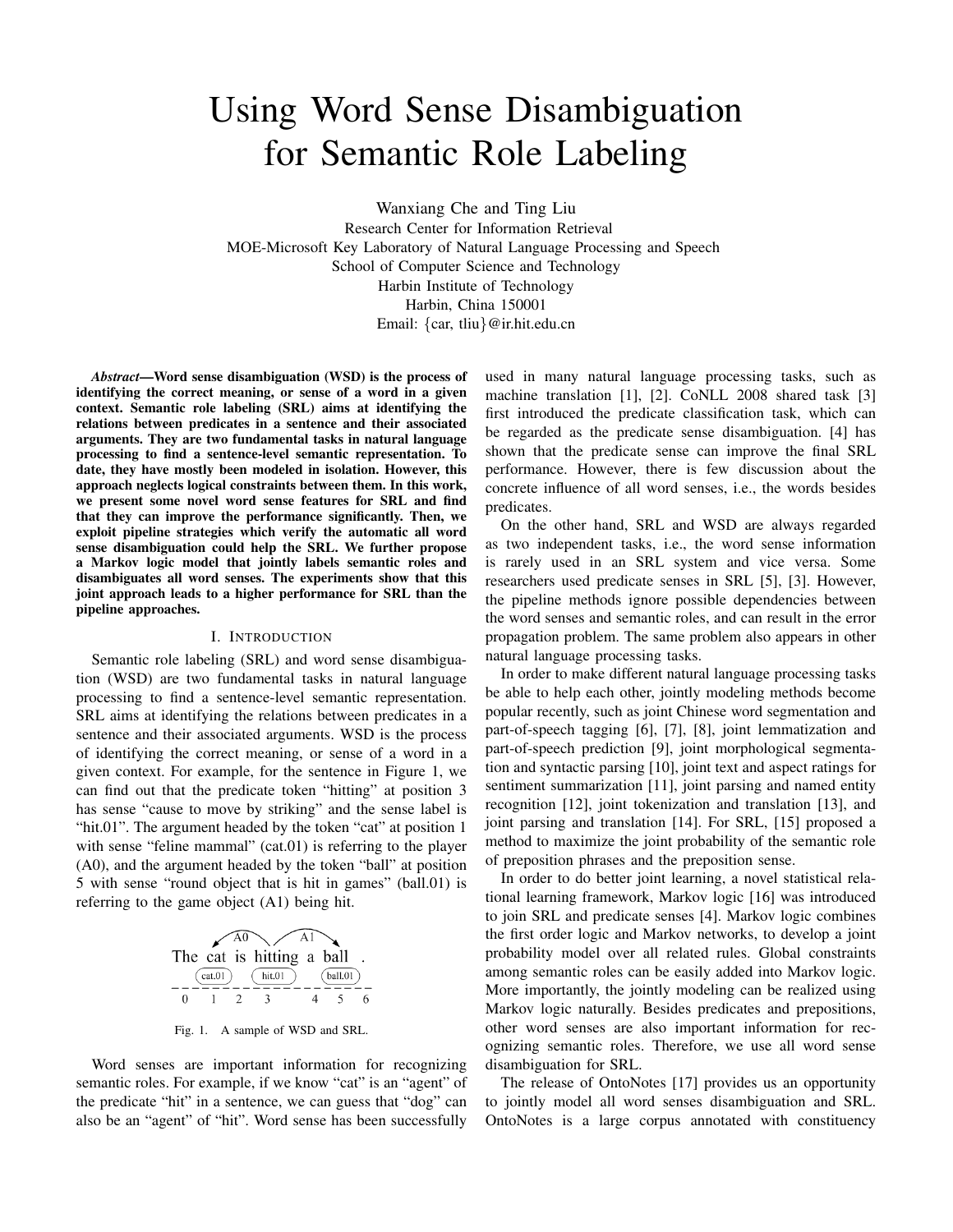trees (based on Penn Treebank), predicate argument structures (based on Penn PropBank), all word senses, etc. It has been used in some natural language processing tasks, such as joint parsing and named entity recognition [12], and WSD [18].

In this paper, we first present an SRL system with additional golden word sense information in order to find optimal word sense features. Then, we propose some pipeline systems which exploit automatic all word sense disambiguation into SRL task. Then we present a Markov logic model which can easily express useful global constraints and jointly disambiguate all word senses and label semantic roles.

## II. RELATED WORK

Joint models were often used in SRL community. [19] and [20] presented a re-ranking model and an integer linear programming model respectively to jointly learn a global optimal semantic roles assignment. Besides jointly learning semantic role assignment of different constituents for one task (SRL), their methods have been used to jointly learn for two tasks (SRL and syntactic parsing). However, it is easy for the re-ranking model to loss the optimal result, if it is not included in the top  $n$  results. In addition, the integer linear programming model can only use hard constraints. A lot of engineering work is also required in both models.

Recently, Markov logic [16] became a hot framework for joint model. It has been successfully used in temporal relations recognition [21], co-reference resolution [22], etc. It is very easy to do joint modeling using Markov logic. The only work is to define relevant formulas. [4] have joined SRL and predicate senses disambiguation with Markov logic.

The above idea, that the predicate senses and the SRL can help each other, may be inspired by [5] and [3]. They have shown that the verb sense features are helpful to label semantic roles.

Besides predicate senses, [15] proposed a joint model to maximize probability of the preposition senses and the semantic role of prepositional phrases.

## III. SRL SYSTEM

Our baseline is a state-of-the-art SRL system based on dependency syntactic tree [23], which obtained the first place in the ConLL 2009 Shared Task: Syntactic and Semantic Dependencies in Multiple Languages. A maximum entropy [24] classifier is used to predict the probabilities of a word in the sentence to be each semantic role. A virtual role "NULL" (presenting none of roles is assigned) is added to the roles set, so it does not need semantic role identification stage anymore. For a predicate, two classifiers (one for noun predicates, and the other for verb predicates) predict probabilities of each word in a sentence to be each semantic role (including virtual role "NULL"). The features used in this stage are listed in Table I.

The probability of each word to be a semantic role for a predicate is given by the above stage. The results generated by selecting the roles with the largest probabilities, however, do not satisfy some constrains. An integer linear programming

(ILP) [25] method is used to get the global optimization, which is satisfied with two constrains:

C1: Each word should be labeled with one and only one label (including the virtual label "NULL").

C2: Some roles (A0∼A5) appear once for a predicate.

# IV. WORD SENSE FOR SRL

From Table I, we can see that there are lots of lemma or POS related features. However, the lemma feature is very sparse and may result in data sparseness problem. As for the POS, it represents the syntactic information, but is not enough to distinguish different semantic roles. Therefore, we need a kind of new feature, which is general than the lemma and special than the POS.

The word sense just satisfies the requirement. Thus, we will add some new features related with word sense for SRL. Generally, the original features can be classified into three categories:

- 1) Argument related: FirstwordLemma, LastwordLemma, HeadwordLemma, and HeadwordPOS
- 2) Predicate related: PredicateLemma
- 3) Word and predicate related: POSPath, RelationPath, PathLenght, and Position

Correspondingly, we add three categories of word sense features by replacing Lemma or POS into Sense, i.e.,

- 1) Argument related sense: FirstwordSense, Lastword-Sense, and HeadwordSense
- 2) Predicate related sense: PredicateSense
- 3) Word and predicate related sense: SensePath

Three strategies are designed to adopt these senses:

- 1) Lemma+Sense: It is the original word sense representation in OntoNotes, such as "dog.n.1". In fact, This is a specialization of the lemma.
- 2) Hypernym $(n)$ : It is the hypernym of a word sense, e.g. the hypernym of "dog.n.1" is "canine.n.1". The  $n$  means the level of the hypernym. With the increasing of  $n$ , the sense becomes more and more general. In theory, however, this strategy may result in inconsistent sense, e.g. word "dog" and "canine" have different hypernyms. The same problem occurs with Basic Concepts method [26].

| Feature             | Description                              |
|---------------------|------------------------------------------|
| FirstwordLemma      | The lemma of the first word in a subtree |
| HeadwordI emma      | The lemma of the head word in a sub-     |
|                     | tree                                     |
| <b>HeadwordPOS</b>  | The POS of the head word in a subtree    |
| LastwordLemma       | The lemma of the last word in a subtree  |
| POSPath             | The POS path from a word to a predi-     |
|                     | cate                                     |
| PathLength          | The length of a path                     |
| Position            | The relative position of a word with a   |
|                     | predicate                                |
| PredicateLemma      | The lemma of a predicate                 |
| <b>RelationPath</b> | The dependency relation path from a      |
|                     | word to a predicate                      |
|                     |                                          |

TABLE I FEATURES THAT ARE USED IN SRL.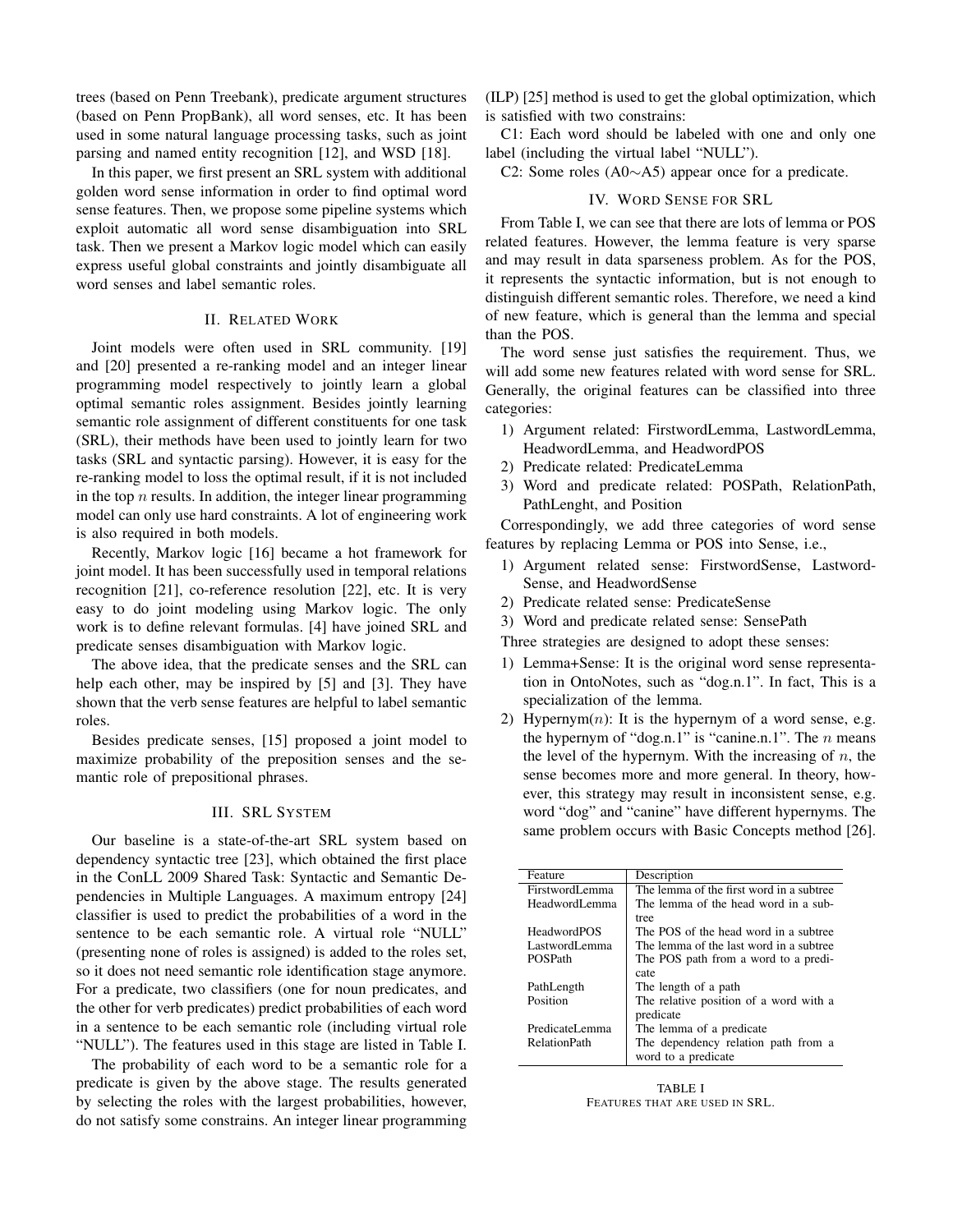3) Root Hyper $(n)$ : In order to extract more consistent sense, we use the hypernym of a word sense counting from the root of a sense tree, e.g. the root hypernym of "dog.n.1" is "entity.n.1". The  $n$  means the level of the root hypernym. With the increasing of  $n$ , the sense becomes more and more special. Thus, word "dog" and "canine" have the same Root\_Hyper: "entity", "physical\_entity", and "object" with  $n = 1, 2,$  and 3 respectively.

#### V. MARKOV LOGIC

Markov logic can be understood as a knowledge representation with a weight attached to a first-order logic formula. Let us describe Markov logic in the case of the SRL task. We can model this task by first introducing a set of logical predicates such as  $role(p, a, r)$  and  $lemma(i, l)$ , which means that the argument at position  $\alpha$  has the role  $r$  with respect to the predicate at position  $p$  and token at position  $i$  has lemma l respectively. Then we specify a set of weighted first order formulas that define a distribution over sets of ground atoms of these predicates (or so-called possible worlds).

Ideally, the distribution we define with these weighted formulas assigns high probability to possible worlds where SRL is correct and a low probability to worlds where this is not the case. For instance, for the sentence in Figure 1, a suitable set of weighted formulas would assign a high probability to the world:

> $lemma(1, cat), lemma(3, hit), lemma(5, ball)$  $role(3, 1, A0), role(3, 5, A1)$

and low probabilities to other cases.

A Markov logic network (MLN)  $M$  is a set of weighted formulas, i.e., a set of pairs  $(\phi, \omega)$ , where  $\phi$  is a first order formula and  $\omega$  is the real weight of the formula. M defines a probability distribution over possible worlds:

$$
p(y) = \frac{1}{Z} \exp\left(\sum_{(\phi,\omega)\in M} \omega \sum_{c\in C^{\phi}} f_c^{\phi}(y)\right)
$$

where each c is a binding of free variables in  $\phi$  to constants. Each  $f_c^{\phi}$  is a binary feature function that returns 1 if the possible world  $y$  includes the ground formula by replacing the free variables in  $\phi$  with the constants in c is true, and 0 otherwise.  $C^{\phi}$  is the set of all bindings for the variables in  $\phi$ . Z is a normalization constant.

#### VI. MODEL

We divide our system into two stages: WSD and SRL. For comparison, we can process them with pipeline strategy, i.e., the WSD results are used in SRL. Of course, we can jointly process them with Markov logic easily.

We define two hidden predicates for the two stages respectively. For WSD, we define the predicate  $sense(w, s)$  which indicates that the word at position  $w$  has the sense  $s$ . For SRL, the predicate  $role(p, a, r)$  is defined as mentioned above.

In addition to the hidden predicates, we define observable predicates to represent the information available in the corpus. Table II presents these predicates.

| <b>Predicates</b>  | <b>Description</b>                      |
|--------------------|-----------------------------------------|
| word(i, w)         | Token $i$ has word $w$                  |
| pos(i, t)          | Token $i$ has part-of-speech $t$        |
| lemma(i, l)        | Token $i$ has lemma $l$                 |
| chdpos(i, t)       | The part-of-speech string of token      |
|                    | $i$ 's all children is $t$              |
| chddep(i, d)       | The dependency relation string of       |
|                    | token $i$ 's all children is $t$        |
| first Lemma (i, l) | The leftmost lemma of a sub-tree        |
|                    | rooted by token $i$ is $l$              |
| lastLemma(i, l)    | The rightmost lemma of a sub-tree       |
|                    | rooted by token $i$ is $l$              |
| posFrame(i, fr)    | $fr$ is a part-of-speech frame<br>at    |
|                    | token $i$                               |
| dep(h, a, de)      | The dependency relation between         |
|                    | an argument $a$ and its head $h$ is     |
|                    | de                                      |
| isPredicte(p)      | Token $p$ is a predicate                |
| posPath(p, a, pa)  | The part-of-speech path between a       |
|                    | predicate $p$ and an argument $a$ is    |
|                    | pa                                      |
| depPath(p, a, pa)  | The dependency relation path be-        |
|                    | tween a predicate $p$ and an argu-      |
|                    | ment $a$ is $pa$                        |
| pathLen(p, a, le)  | The path length between a predi-        |
|                    | cate $p$ and an argument $a$ is le      |
| position(p, a, po) | The relative position between a         |
|                    | predicate $p$ and an argument $a$ is    |
|                    | po                                      |
| family(p, a, fa)   | family relation between a<br>The        |
|                    | predicate $p$ and an argument $a$ is    |
|                    | fa                                      |
| ws dCand(i, t)     | Token <i>i</i> is a WSD candidate, here |
|                    | $t$ is "v" or "n"                       |
| unique(r)          | For a predicate, semantic role $r$ can  |
|                    | only appear once                        |

TABLE II OBSERVABLE PREDICATES.

## *A. Local Formula*

A local formula means that its groundings relate any number of observed ground atoms to exactly one hidden ground atom. For example

 $lemma(p, +l_1) \wedge lemma(a, +l_2) \Rightarrow role(p, a, +r)$ 

means that if the predicate lemma at position  $p$  is  $l_1$  and the argument lemma at position  $a$  is  $l_2$ , then the semantic role between the predicate and the argument is  $r$  with some possibility.

The  $+$  notation signifies that Markov logic generates a separate formula and a separate weight for each constant of the appropriate type, such as each possible pair of lemmas  $(l_1,$  $l_2$ , r). This type of "template-based" formula generation can be performed automatically by a Markov logic engine, such as the *thebeast*<sup>1</sup> system.

The local formulas are based on features employed in the state-of-the-art systems. For WSD, we use the basic features mentioned by [18]. The SRL features are from Section III. The final features are listed in Table III.

What follows are some simple examples in order to explain how we implement each feature as a formula (or a set of

<sup>1</sup>http://code.google.com/p/thebeast/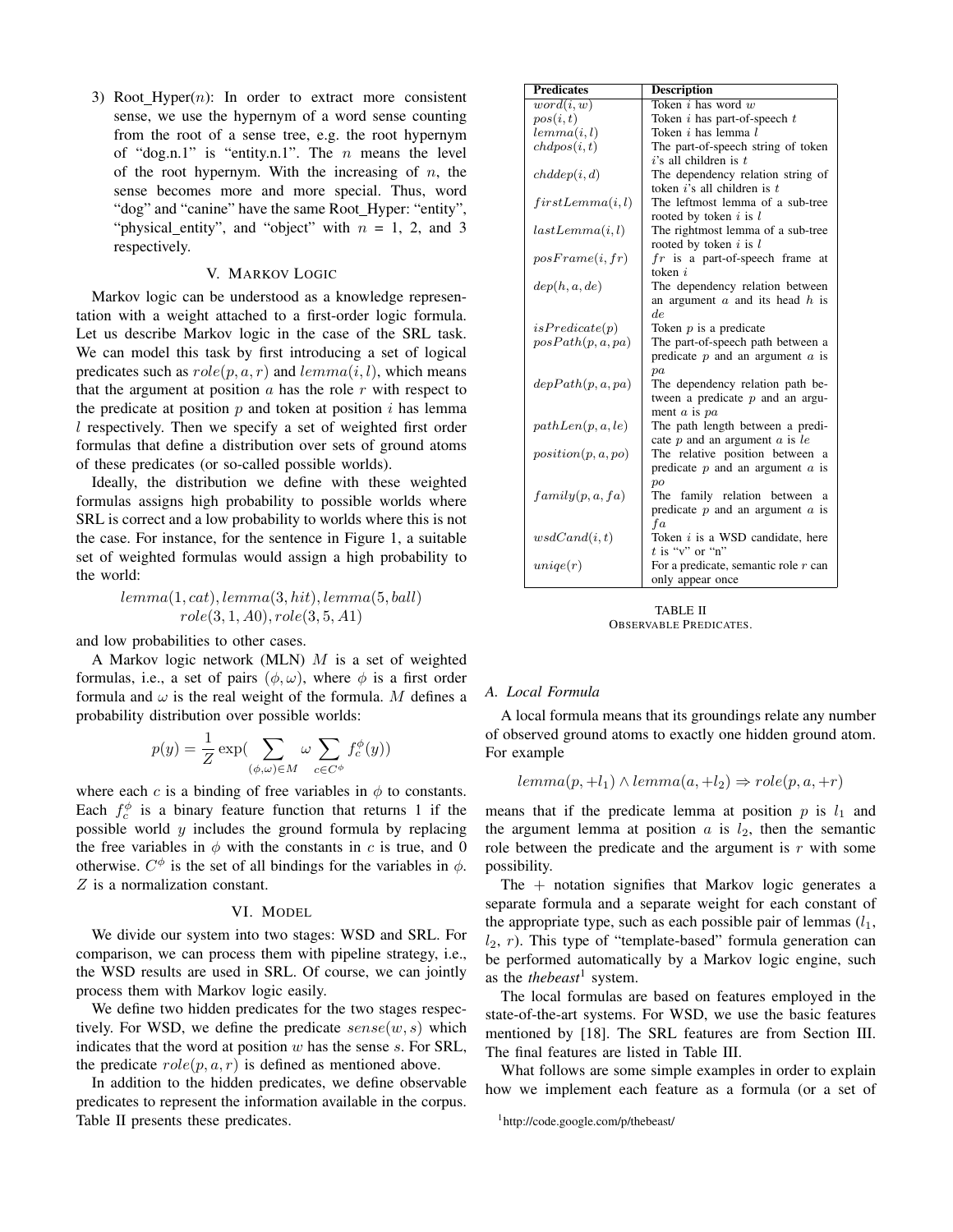| <b>Features</b>     | SRL | WSD |
|---------------------|-----|-----|
| Lemma               |     |     |
| <b>POS</b>          |     |     |
| FirstwordLemma      |     |     |
| HeadwordI emma      |     |     |
| <b>HeadwordPOS</b>  |     |     |
| LastwordLemma       |     |     |
| POSPath             |     |     |
| PathLength          |     |     |
| Position            |     |     |
| PredicateLemma      |     |     |
| PredicatePOS        |     |     |
| <b>RelationPath</b> |     |     |
| DepRelation         |     |     |
| POSUpPath           |     |     |
| POSFrame            |     |     |
| FamilyShip          |     |     |
| BagOfWords          |     |     |
| Window3OrderedWords |     |     |
| Window3OrderedPOSs  |     |     |

TABLE III LOCAL FEATURES.

formulas).

Consider the "Position" feature. We first introduce a predicate  $position(p, a, po)$  that denotes the relative position between predicate  $p$  and argument  $a$  is  $po$ . Then we add a formula

$$
position(p, a, +po) \Rightarrow role(p, a, +r)
$$

for all possible combinations of *position* and *role* relations.

The "BagOfWords" feature means that the sense of a word  $w$  is determined by all of lemmas in a sentence. Then, we add the following formula set:

```
wsdCand(w, +t_w) \wedge lemma(w, +l_w) \wedge lemma(1, +l_1) \Rightarrow sense(w, +s)wsdCand(w, +t_w) \wedge lemma(w, +l_w) \wedge lemma(2, +l_i) \Rightarrow sense(w, +s)wsdCand(w, +t_w) \wedge lemma(w, +l_w) \wedge lemma(n, +l_n) \Rightarrow sense(w, +s)
```
where, the  $w$  is the position of current word and  $t_w$  is its part-of-speech tag,  $l_w$  is its lemma.  $l_i$  is the lemma of token  $i.$  There are  $n$  tokens in a sentence totally.

## *B. Global Formula*

Global formulas relate more than one hidden ground atoms. We use this type of formula for two purposes:

1. To capture the global constraints among different semantic roles;

2. To reflect the joint relation between WSD and SRL.

Section III proposed an integer linear programming (ILP) model to get the global optimization for SRL, which satisfies some constraints. The same constraints can be described with Markov logic formulas as follows:

C1: Each word should be labeled with one and only one label.

$$
role(p, a, r_1) \land r_1 \neq r_2 \Rightarrow \neg role(p, a, r_2)
$$

The same unique constraint also happens on the WSD, i.e.,

$$
sense(w, s_1) \land s_1 \neq s_2 \Rightarrow \neg sense(w, s_2)
$$

C2: Some roles (A0∼A5) appear only once for a predicate.

$$
role(p, a_1, r) \land unique(r) \land a_1 \neq a_2 \Rightarrow \neg role(p, a_2, r)
$$

It is also easy to express the joint relation between WSD and SRL with Markov logic. What we need to do is just adding some global formulas. The relation between them can be shown in Figure 2. Inspired by CoNLL 2008 [3] and 2009 [5] shared tasks, where most of successful participant systems used predicate senses for SRL, we also model that the WSD implicates the SRL.

Here, we divide the all word sense disambiguation task into two subtasks: predicate sense disambiguation and argument sense disambiguation. The advantage of the division method approach lie in that makes us distinguish the contributions of predicate and argument WSD respectively.



Fig. 2. Global model between WSD and SRL.

Finally, we use three global formulas to implement the two lines with direction in Figure 2. They are:

> $sense(p, +s) \Rightarrow role(p, a, +r)$  $sense(a, +s) \Rightarrow role(p, a, +r)$

## VII. EXPERIMENTS

## *A. Experimental Setting*

In our experiments, we use the OntoNotes Release  $3.0<sup>2</sup>$ corpus, the latest version of OntoNotes [17]. The OntoNotes project leaders describe it as "a large, multilingual richlyannotated corpus constructed at 90% internanotator agreement." The corpus has been annotated with multiple levels of annotation, including constituency trees, predicate argument structure, word senses, co-reference, and named entities. For this work, we focus on the constituency trees, word senses, and predicate argument structures. The corpus has English, Chinese, and Arabic portions, and we just use the English portion, which has been split into four sections: broadcast conversation (bc), broadcast news (bn), magazine (mz), and newswire (nw). There are several datasets in each section, such as cnn and voa.

We will do our experiments on all of the OntoNotes 3.0 English datasets. For each dataset, we aimed for roughly a 60% train / 20% development / 20% test split. See Table IV for the detailed statistics. Here, we use the human annotated

<sup>2</sup>http://www.ldc.upenn.edu/Catalog/CatalogEntry.jsp? catalogId=LDC2009T24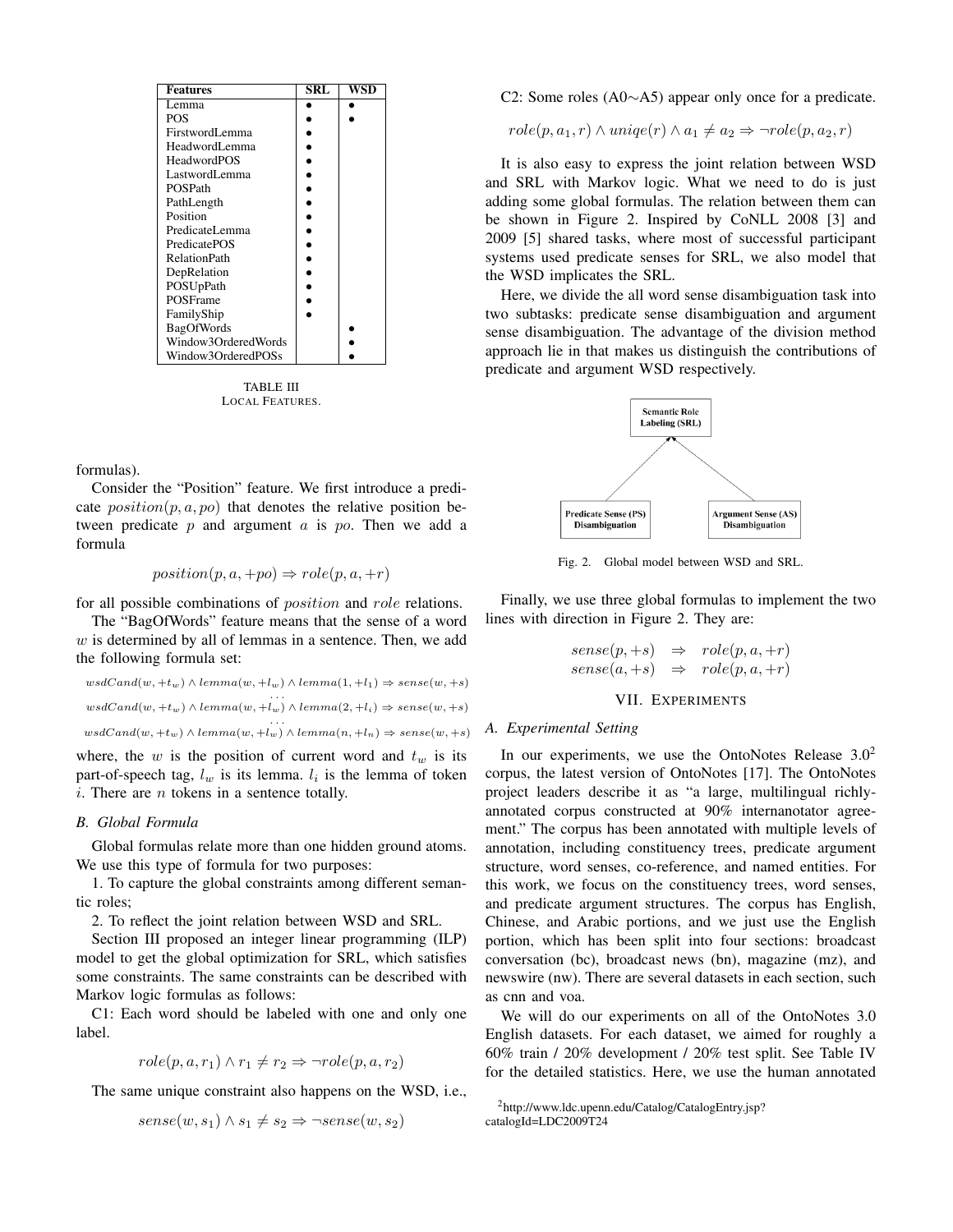|     |          | Training |                 | Developing |                 | Testing |                 |
|-----|----------|----------|-----------------|------------|-----------------|---------|-----------------|
|     | cctv     | 1.042    | $(0000 - 0003)$ | 328        | $(0004 - 0004)$ | 333     | $(0005 - 0005)$ |
| bc  | cnn      | 2.927    | $(0000-0004)$   | 963        | $(0005 - 0006)$ | 880     | $(0007 - 0008)$ |
|     | msnbc    | 2.472    | $(0000 - 0003)$ | 1,209      | $(0004 - 0005)$ | 1,315   | $(0006 - 0007)$ |
|     | phoenix  | 590      | $(0000 - 0001)$ | 240        | $(0002 - 0002)$ | 322     | $(0003 - 0003)$ |
|     | abc      | 594      | $(0001 - 0040)$ | 146        | $(0041 - 0054)$ | 126     | $(0057 - 0069)$ |
| hn  | cnn      | 1.610    | $(0001 - 0234)$ | 835        | $(0235 - 0329)$ | 1,068   | $(0330 - 0437)$ |
|     | mnh      | 309      | $(0001 - 0015)$ | 111        | $(0016 - 0020)$ | 114     | $(0021 - 0025)$ |
|     | nbc      | 281      | $(0001 - 0023)$ | 128        | $(0024 - 0031)$ | 78      | $(0032 - 0039)$ |
|     | pri      | 1.104    | $(0001 - 0068)$ | 399        | $(0069 - 0090)$ | 366     | $(0091 - 0112)$ |
|     | voa      | 1.159    | $(0001 - 0159)$ | 315        | $(0160 - 0212)$ | 315     | $(0213 - 0265)$ |
| mz. | sinorama | 5.051    | $(1001 - 1048)$ | 1.262      | $(1049-1063)$   | 1.456   | $(1064-1078)$   |
| nw  | WS1      | 8.138    | $(0020 - 1446)$ | 2.549      | $(1447-1705)$   | 3.133   | $(1730 - 2454)$ |
|     | xinhua   | 2.285    | $(0001 - 0195)$ | 724        | $(0196 - 0260)$ | 670     | $(0261 - 0325)$ |
|     | All      |          | 27.562          |            | 9.209           |         | 10.176          |

TABLE IV

TRAINING, DEVELOPING AND TESTING SET SIZES FOR THE DATASETS IN SENTENCES. THE FILE RANGES (IN PARENTHESIS) REFER TO THE NUMBERS WITHIN THE NAMES OF THE ORIGINAL ONTONOTES 3.0 FILES. HERE, WE REMOVE 4,873 SENTENCES WITHOUT SRL ANNOTATION.

part-of-speech and parse trees provided by OntoNotes. The lemma of each word is extracted using WordNet tool<sup>3</sup>.

Because our SRL system is based on dependence syntactic trees, we convert the constituency trees into dependence trees with an Constituent-to-Dependency Conversion Tool<sup>4</sup>.

Our maximum entropy classifier is implemented with Maximum Entropy Modeling Toolkit<sup>5</sup> with the L-BFGS parameter estimation algorithm with gaussian prior smoothing. The *thebeast* system is used in our experiment as Markov logic engine. It uses cutting planes inference technique [27] with integer linear programming. The weights are learned with MIRA [28] online learning algorithm.

The performance of SRL is calculated using the semantic evaluation metric of the CoNLL 2009 shared task scorer<sup>6</sup>. It measures the precision, recall, and  $F_1$  score of the recovered semantic dependencies. The  $F_1$  score is used as the final performance metric. A semantic dependency is created for each predicate and its arguments. The label of such dependency is the role of the argument. The same with the CoNLL 2009 shared task, we assume that the predicates have been identified correctly.

## *B. Results and Discussion*

*1) SRL with Golden Word Sense:* The baseline SRL system which is without sense information and trained with all the training corpus as described in Section III. Its performance on the development data is  $F_1 = 84.95\%$ .

Table V shows the performance  $(F_1)$  comparison on the development data among different sense extracting strategies with different feature categories. The numbers are the parameter  $n$  used in Hypernym and Root\_Hyper strategies.

From Table V, we can find that:

1. Both of the predicate sense feature and the sense path feature can improve the performance.

|                  |   | Argument | Predicate | Sense  |
|------------------|---|----------|-----------|--------|
|                  |   | sense    | sense     | path   |
| Lemma+Sense      |   | 85.04%   | 85.81%    | 85.40% |
|                  |   | 85.11%   | 85.96%    | 85.38% |
| Hypernym(n)      | 2 | 85.15%   | 86.10%    | 85.58% |
|                  | 3 | 85.15%   | 85.74%    | 85.47% |
|                  |   | 85.08%   | 85.79%    | 85.63% |
| Root Hyper $(n)$ | 2 | 85.03%   | 85.90%    | 85.74% |
|                  | 3 | 85.03%   | 85.78%    | 85.76% |

TABLE V

THE PERFORMANCE COMPARISON ON THE DEVELOPMENT DATA AMONG DIFFERENT SENSE EXTRACTING STRATEGIES WITH DIFFERENT FEATURE CATEGORIES.

2. The argument sense is almost useless. The reason is that the original lemma and POS features have been able to describe the argument related information. This kind of sense features is just reduplicate.

3. For different sense feature categories (columns), the performance is not very seriously affected by different sense extracting strategies (rows). That is to say, once the sense of a word is disambiguated, the sense expressing form is not important for SRL.

*2) Joint WSD and SRL:* To our knowledge, this is the first WSD and SRL experiment on OntoNotes 3.0 corpus. In order to compare our joint model with previous work, we build several systems:

ML Baseline: In the baseline systems, we use Markov logic and only use the local formulas (Section VI-A) and the global formulas which only express the global constraints (Section VI-B).

**Pipeline:** In the pipeline system, we use additional word sense features outputted by WSD stages, i.e., we set  $sense(w, s)$  as an observable predicate and add  $sense(p, s) \Rightarrow$  $role(p, a, r)$  and  $sense(a, s) \Rightarrow role(p, a, r)$  formulas into SRL task.

Jointly: We use all global formulas mentioned in Section VI-B. With Markov logic, we can add global constraints and get the SRL results simultaneously.

<sup>3</sup>http://wordnet.princeton.edu/

<sup>&</sup>lt;sup>4</sup>http://nlp.cs.lth.se/software/treebank\_converter/

<sup>5</sup>http://homepages.inf.ed.ac.uk/s0450736/maxent\_toolkit.html

<sup>6</sup>http://ufal.mff.cuni.cz/conll2009-st/eval09.pl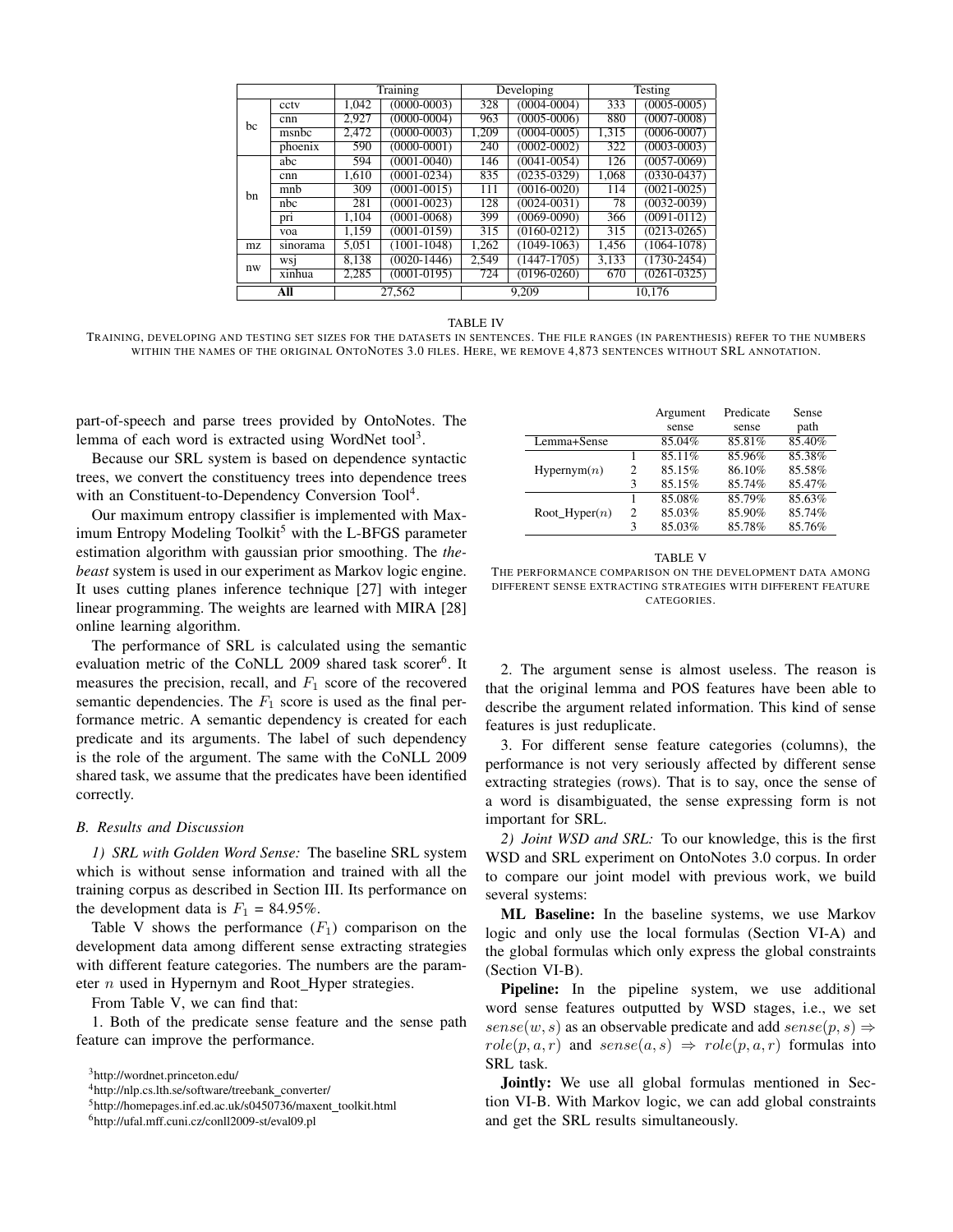| ML Baseline |                           | 84.21 |
|-------------|---------------------------|-------|
|             | PS                        | 84.35 |
| Pipeline    | AS                        | 84.20 |
|             | $PS + AS$                 | 84.44 |
| Jointly     | $PS \Rightarrow SRL$      | 84.55 |
|             | $PS + AS \Rightarrow SRL$ | 84.59 |

TABLE VI THE RESULTS OF DIFFERENT SYSTEMS. HERE, PS MEANS PREDICATE SENSES AND AS MEANS ARGUMENT SENSES.

The performances of these systems are shown in Table VI. All of the parameters are fine tuned on the development set.

Here, we only consider the noun and verb WSD, which cover most of multi-sense words.

The first row shows the baseline performances. Here, we note that the 84.21 SRL  $F_1$  we obtained are comparable to the state-of-the-art system based on maximum entropy classifier. Therefore, the experimental results show that the Markov logic can achieve considerable performances for the SRL on the latest OntoNotes 3.0 corpus.

For the using method of word senses, we first only exploit predicate senses (PS) as mentioned by [3] and [5]. Then, in order to examine the contribution of word senses except for predicates, we use argument senses (AS) in isolation. Finally, all word senses  $(PS + AS)$  were considered.

We can see that when the predicate senses (PS) are used to label semantic role, the performance can be improved from 84.21 to 84.35. The conclusion, that the predicate sense can improve SRL performance, is similar with CoNLL 2008 [3] and 2009 [5] shared tasks. However, the improvement is not significant ( $\chi^2$ -test<sup>7</sup> with  $\rho < 0.1$ ).

However, when we only use argument senses (AS), the SRL performances are almost unchanged. This result further validates that the argument sense self is useless.

Therefore, we use the last strategy  $(PS + AS)$ , which combines the predicate sense and the argument sense together to predict semantic roles. The results show that the performance can be improved significantly ( $\chi^2$ -test with  $\rho < 0.05$ ) from 84.21 to 84.44. Accordingly, the experiment proves that automatic all word sense disambiguation can further improve the SRL performance.

With Markov logic, we can easily join different tasks with global formulas. As shown in Table VI, we use two joint strategies:

1. PS  $\Rightarrow$  SRL: means that we jointly disambiguate predicate senses and label semantic roles. Compared with the pipeline PS system, the performance is improved from 84.35 to 84.55. Compared with the baseline's 84.21, the improvement is significant ( $\chi^2$ -test with  $\rho < 0.05$ ).

2. PS + AS  $\Rightarrow$  SRL: means that we jointly disambiguate all word senses and label semantic roles. Compared with the pipeline method which uses the  $PS + AS$  strategy, the joint method can further improve the performance (from 84.34 to 84.59). Additionally, it can obtain the predicate and argument senses together.

## VIII. CONCLUSION

This is the first effort to adopt the all word sense features into SRL. Experiments show that the argument related sense features are ineffective, but the predicate sense and the sense path features can improve the performance significantly.

We further presented a Markov logic model that jointly models all word sense disambiguation and SRL. We got the following conclusions:

1. The baseline systems with Markov logic is competitive to the state-of-the-art SRL systems on OntoNotes 3.0 corpus.

2. The predicate sense disambiguation is beneficial to SRL. However, the automatic argument sense disambiguation itself is harmful to the task. It must be combined with the predicate sense disambiguation.

3. It is easy to implement the joint model of all word sense disambiguation and SRL with Markov logic. More importantly, the joint model can further improve the performance of the SRL than pipeline systems.

## ACKNOWLEDGMENT

This work was supported by National Natural Science Foundation of China (NSFC) via grant 60803093, 60975055, the "863" National High-Tech Research and Development of China via grant 2008AA01Z144, and Natural Scientific Research Innovation Foundation in Harbin Institute of Technology (HIT.NSRIF.2009069).

#### **REFERENCES**

- [1] Y. S. Chan, H. T. Ng, and D. Chiang, "Word sense disambiguation improves statistical machine translation," in *Proceedings of ACL-2007*, Prague, Czech Republic, June 2007, pp. 33–40. [Online]. Available: http://www.aclweb.org/anthology/P07-1005
- [2] M. Carpuat and D. Wu, "Improving statistical machine translation using word sense disambiguation," in *Proceedings of EMNLP/CoNLL-2007*, Prague, Czech Republic, June 2007, pp. 61–72. [Online]. Available: http://www.aclweb.org/anthology/D/D07/D07-1007
- [3] M. Surdeanu, R. Johansson, A. Meyers, L. Màrquez, and J. Nivre, "The conll 2008 shared task on joint parsing of syntactic and semantic dependencies," in *Proceedings of CoNLL 2008*, August 2008, pp. 159– 177. [Online]. Available: http://www.aclweb.org/anthology/W08-2121
- [4] I. Meza-Ruiz and S. Riedel, "Jointly identifying predicates, arguments and senses using markov logic," in *Proceedings of NAACL 2009*, June 2009, pp. 155–163. [Online]. Available: http://www.aclweb.org/anthology/N/N09/N09-1018
- [5] J. Hajič, M. Ciaramita, R. Johansson, D. Kawahara, M. A. Martí, L. Màrquez, A. Meyers, J. Nivre, S. Padó, J. Štěpánek, P. Straňák, M. Surdeanu, N. Xue, and Y. Zhang, "The conll-2009 shared task: Syntactic and semantic dependencies in multiple languages," in *Proceedings of CoNLL 2009: Shared Task*, June 2009, pp. 1–18. [Online]. Available: http://www.aclweb.org/anthology/W09-1201
- [6] C. Kruengkrai, K. Uchimoto, J. Kazama, Y. Wang, K. Torisawa, and H. Isahara, "An error-driven word-character hybrid model for joint chinese word segmentation and pos tagging," in *Proceedings of ACL-IJCNLP 2009*, August 2009, pp. 513–521. [Online]. Available: http://www.aclweb.org/anthology/P/P09/P09-1058
- [7] Y. Zhang and S. Clark, "Joint word segmentation and POS tagging using a single perceptron," in *Proceedings of ACL 2008*, June 2008, pp. 888– 896. [Online]. Available: http://www.aclweb.org/anthology/P/P08/P08- 1101

<sup>7</sup>http://graphpad.com/quickcalcs/chisquared1.cfm